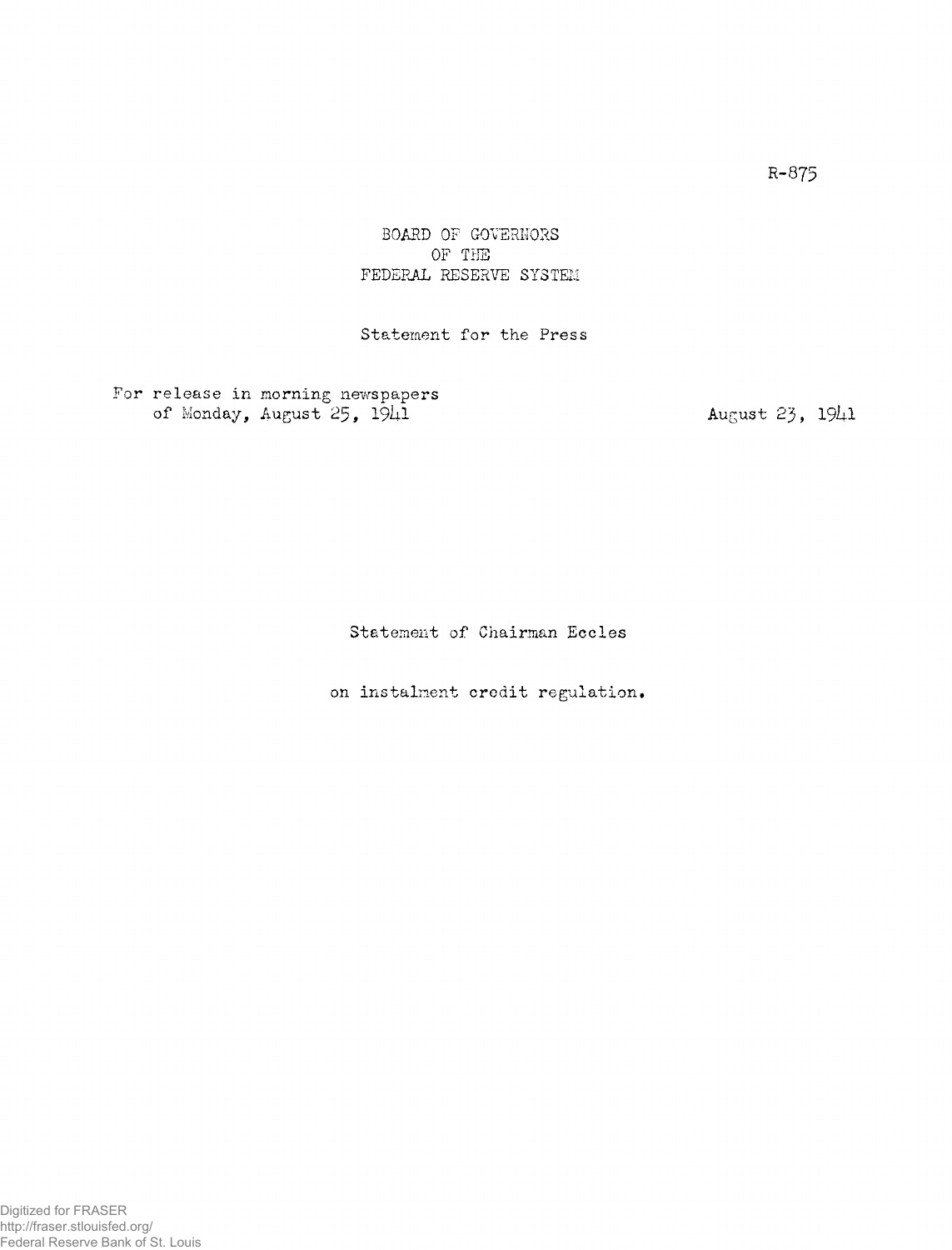It is important that the public know why they are asked to accept and to cooperate in making effective the President's Executive Order calling for regulation of instalment credit. Employment and national income are rapidly rising to new high levels primarily because of the huge defense expenditures. This means that by and large people have more money to spend than ever before. This is happening at a time when more and more of our industrial plant must be used to produce defense materials. To the extent that plants can be expanded, or can work longer hours, or that shortages of strategic materials or of skilled help, can be overcome, we can produce both for defense and for civilian consumption. And the aim of all policy should be to increase production to the fullest possible extent. But we know that there are acute shortages of certain metals and other strategic materials. We know that beyond a point our plants cannot turn out more and more goods for the public and at the same time produce more and more for defense. The imperative demands of defense must have the right of way over civilian needs.

If there are no restraints upon the public's spending of increasing income for articles that cannot be produced in sufficient quantity to meet the increasing demand, the inevitable result is that the prices of these articles will be rapidly bid up. The consequence is what is commonly termed inflation. Inflation is as destructive as deflation. It shatters all of the adjustments of our economic machine. It hits hardest of all those of small means. It would not only vastly increase the costs of defense, but it would imperil our entire economy and make increasingly difficult the adjustments of the post-war period.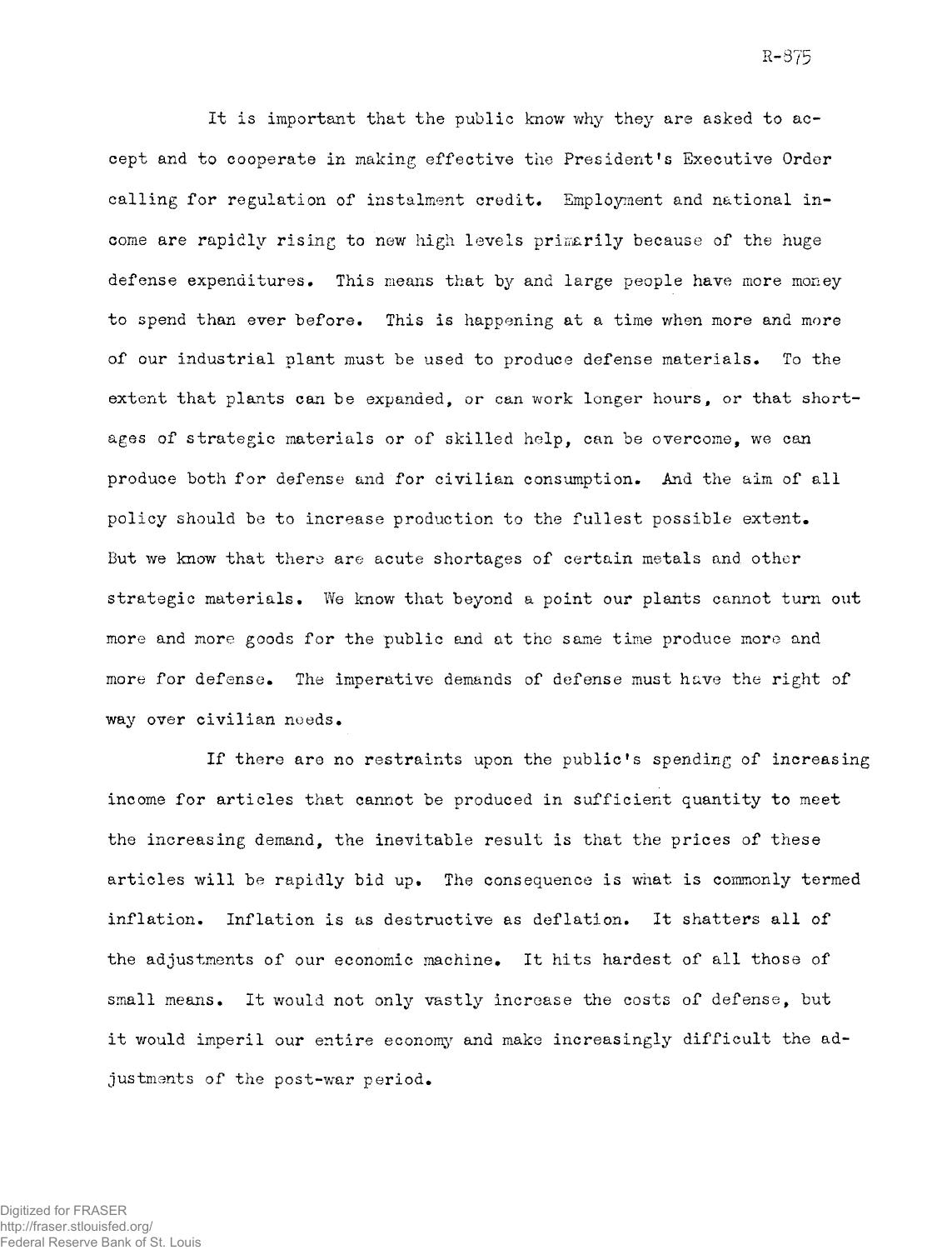**R-875** 

**- 2 -**

The Government is striving in various ways to combat inflation. Taxation is a means not only of helping to pay for defense but of drawing off buying power that would otherwise inundate our markets. Similarly, the Treasury has appealed to the public to invest in savings bonds and stamps, and in tax anticipation notes, to aid in meeting the costs of defense and to divert money from the marketplace until such time as we can turn again to peace time production»

These broad measures have to be backed up by others. Thus, in the case of acute shortages, the Government has had to fix prices, to invoke rationing and priorities. Beyond all this, however, it is evident that if we, in effect, draw off buying power with one hand and extend credit with the other, we have accomplished nothing in reducing the aggregate demand in the markets. If you pay \$50 in taxes and invest \$50 in savings bonds, and then turn around and borrow \$100 to spend, you have not curtailed your purchases by a penny.

Accordingly, it is of primary importance that restraints be placed upon the wholesale extension of credit, including instalment buying. The volume of instalment credit has been expanding very rapidly, as it always does in times of rising national income. Yet when incomes are at high levels, that is the time when people should reduce their debts or get out of debt. Our people cannot spend their increased incomes and go into debt for more and more things today without precipitating a price inflation that would recoil ruinously upon all of us. Instead of an ever-expanding volume of consumer credit, we need to bring about a substantial reduction in the total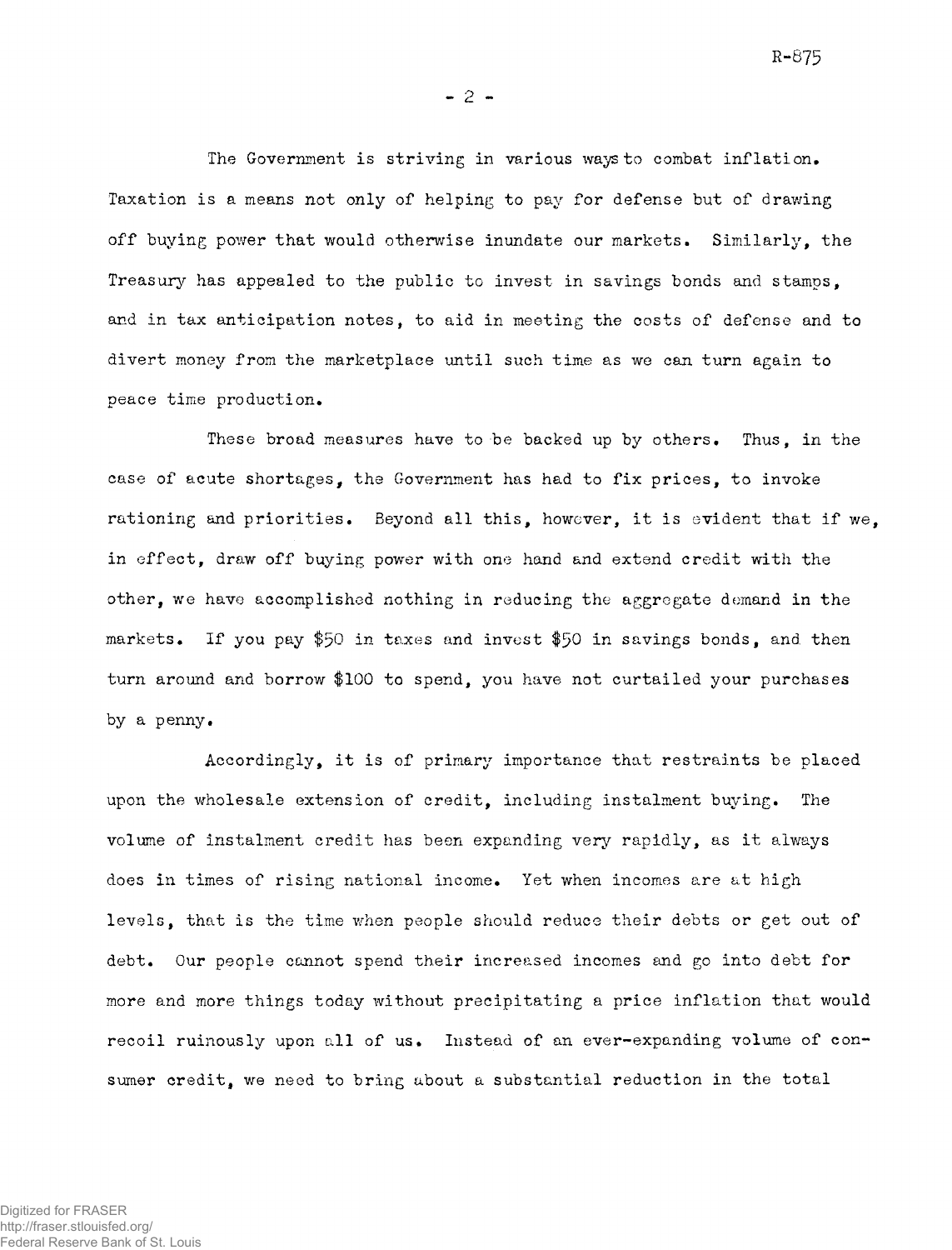**R-875** 

outstanding. Civilian demand for goods must be adjusted as closely as possible to supplies available for consumption. Regulation of instalment credit is a necessary measure to this end. By deferring civilian demand at this time we can help avoid inflation, we can aid in defense, and we can store up a backlog of buying power that will help offset a post-defense slump.

The impression held by some that regulation of instalment buying tends to restrict production or to curtail the business of dealers in merchandise is based on misunderstanding. It is because of defense needs, not because of regulation of instalment credit, that civilian supply is reduced in various lines, such as automobiles. The purpose of instalment credit regulation is to help dampen demand for goods the civilian supply of which has already been reduced and must be further reduced because of defense needs. In a word, the purpose is to dampen demand, not to diminish production. If production could keep pace with both civilian and defense demands, we would have no price inflation troubles. We would need none of the measures of control and regulation which are being invoked with the objective of protecting the public.

The regulation issued by the Board of Governors of the Federal Reserve System covers a list of consumers' durable goods. Demand for these goods tends to cause inflationary price rises as well as to absorb materials increasingly needed for defense. The regulation prescribes instalment terms that are by no means stringent or onerous. It does not prohibit buying on instalments, whether it be automobiles or ice boxes. It is a supplemental instrument to be used in conjunction with the broader, more basic fiscal and

**- 3 -**